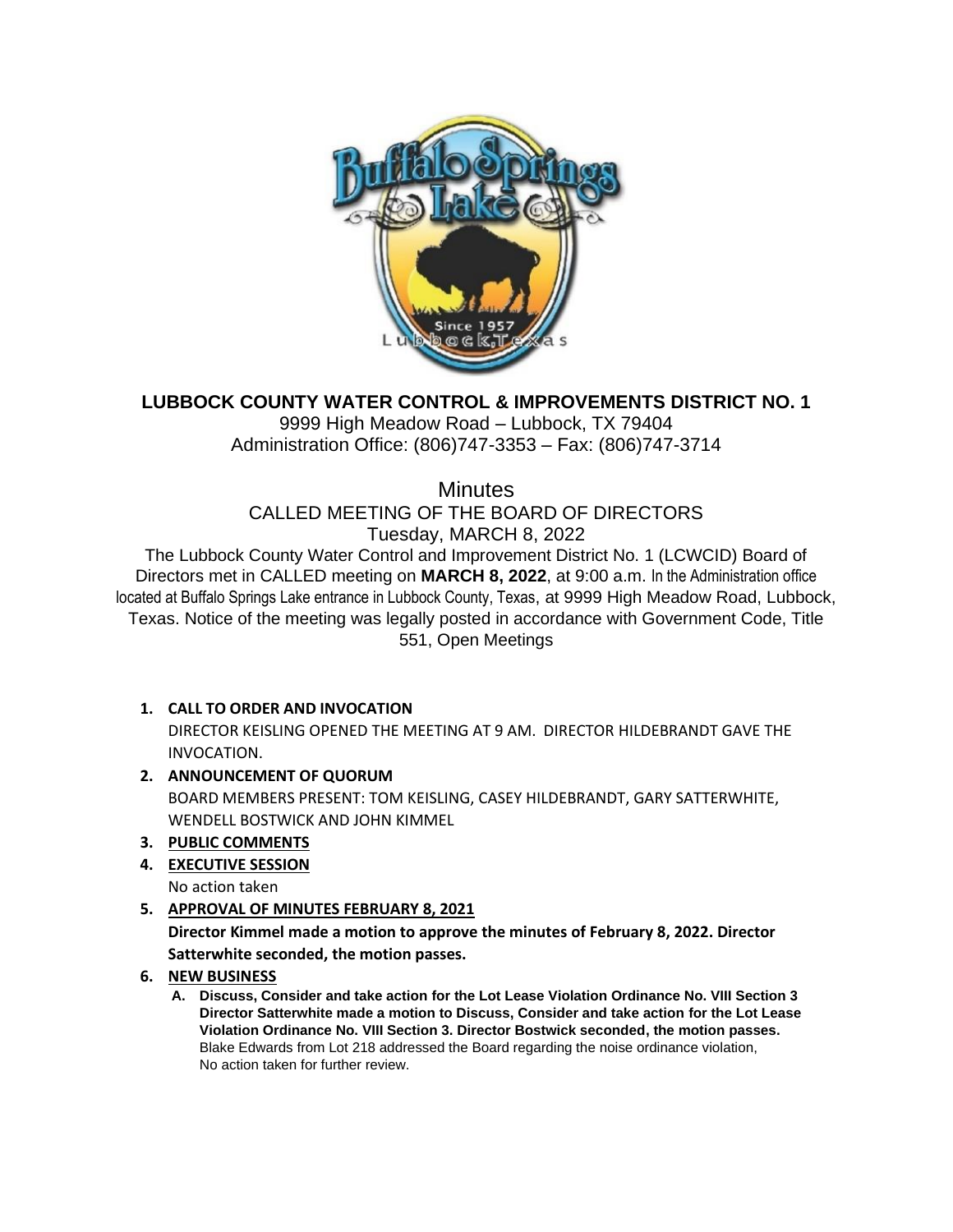**B. Discuss, Consider and take action to Acceptance Resolution for 1 Acre donated by Jack Chapman**

**Director Bostwick made a motion to Discuss, Consider and take action to Acceptance Resolution for 1 Acre donated by Jack Chapman. Director Kimmel second the motion passes. Director Bostwick made a motion to accept the 1 Acre with a survey, Director Kimmel seconded, the motion passes.** 

- **C. Discuss, Consider and take action to approve bids for Body Worn Cameras and Tasers for Police Department Director Hillebrand made a motion to Discuss, Consider and take action to approve bids for Body Worn Cameras and Tasers for Police Department. Director Kimmel seconded the motion passes. Director Bostwick made a motion to accept the proposed order, Director Hildebrandt seconded, the motion passes.**
- **D. Discuss, Consider and take action of the Rebranding of Buffalo Springs Lake logos Director Bostwick made a motion to Discuss, Consider and take action of the Rebranding of Buffalo Springs Lake logos. Director Satterwhite seconded, the motion passes Director Hildebrandt made amotion to move forward with the proposed designs, Director Kimmel seconded the motion, Director Bostwick aye, Director Satterwhite Aye, Director Keisling Nay. Motion passes with a four to one vote.**
- **E. Discuss, Consider and take action for Zahn Paving Quote Director Satterwhite made a motion to Discuss, Consider and take action for Zahn Paving Quote. Director Kimmel seconded, the motion passes. Director Bostwick made a motion to approve the 19,300, Director Satterwhite seconded, the motion passes.**
- **F. Discuss, Consider and take action for the Interlocal-Cooperation Agreement with Lubbock County Director Bostwick made a motion to adopt the Interlocal- Cooperation Agreement with Lubbock County, Director Kimmel seconded, the motion passes.**

### **OLD BUSINESS**

- **A. Discuss and Consider and take action on the bid of the District Police House Moved to Executive Session**
- B. **Discuss and Consider and take action on the bids provided for the General Manager and Utilities Vehicle**

**Director Satterwhite made a motion to take the necessary steps and the best financial direction not to exceed 42,053. Director Bostwick seconded, the motion passes.**

#### **REPORTS**

 **FINANCIAL REPORT BY HEATHER PURCELL**

MRS. PURCELL GAVE HER REPORT THE MONTH **POLICE DEPARTMENT REPORT BY CHIEF JONES** THE POLICE DEPARTMENT GAVE THE POLICE REPORT FOR THE MONTH **MANAGERS REPORT BY BRANDON POWELL** MR. POWELL GAVE THE MANAGERS REPORT FOR THE MONTH. **EXECUTIVE SESSION Adjured to Executive session at 10:29 am 7. REOPEN IN REGULAR SESSION AND TAKE ACTION**

**Reopened in Regular session at 11:59am**

**Director Bostwick made a motion to surplus the Chief of Police house Lot 99 as surplus property to the Lake, Director Hildebrandt seconded the motion.**